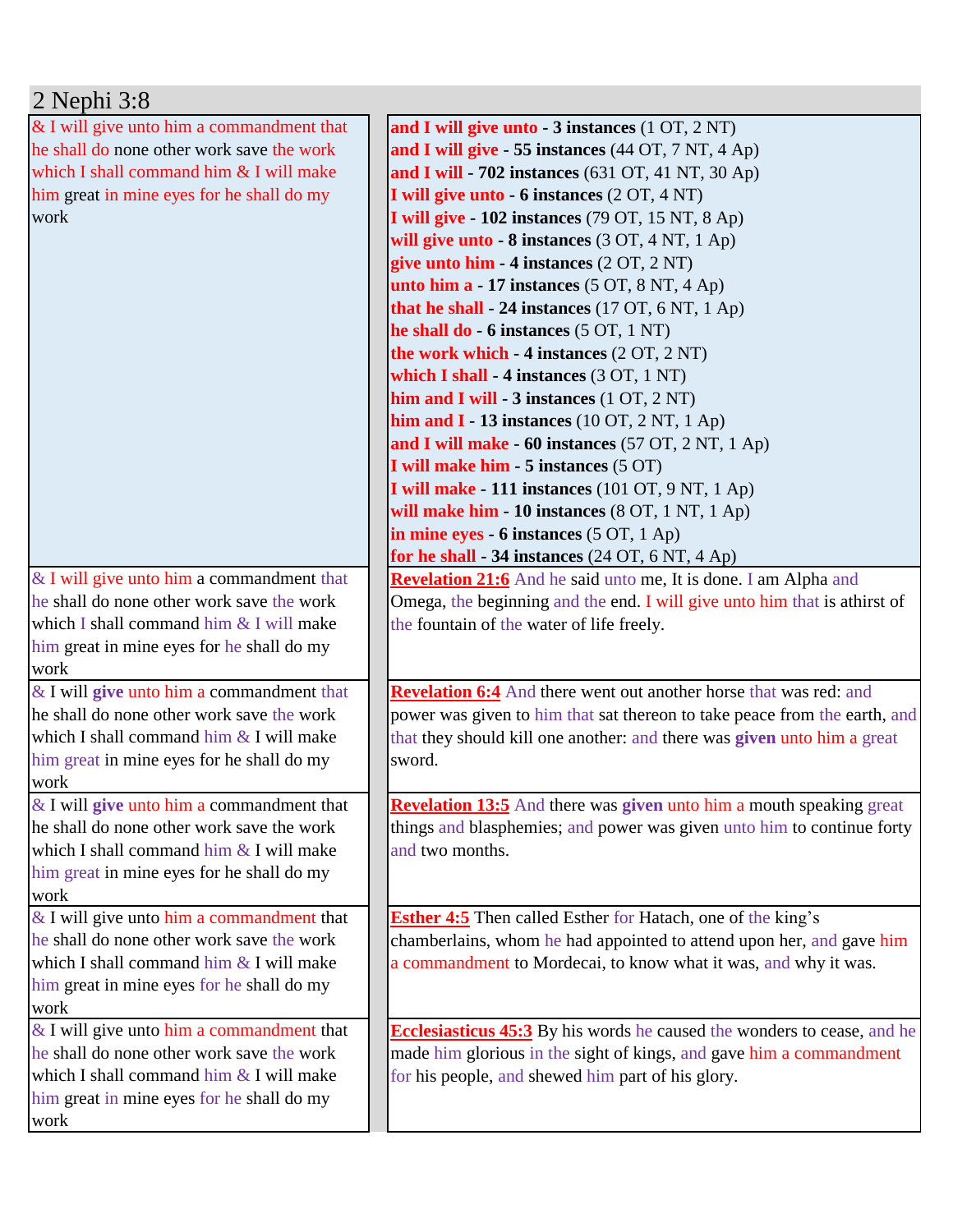| & I will give unto him a commandment that   | <b>John 11:57</b> Now both the chief priests and the Pharisees had given a   |
|---------------------------------------------|------------------------------------------------------------------------------|
| he shall do none other work save the work   | commandment, that, if any man knew where he were, he should shew it,         |
| which I shall command him & I will make     | that they might take him.                                                    |
| him great in mine eyes for he shall do my   |                                                                              |
| work                                        |                                                                              |
| & I will give unto him a commandment that   | <b>1 Esdras 6:19</b> With commandment that he should carry away the same     |
| he shall do none other work save the work   | vessels, and put them in the temple at Jerusalem; and that the temple of     |
| which I shall command him & I will make     | the Lord should be built in his place.                                       |
| him great in mine eyes for he shall do my   |                                                                              |
| work                                        |                                                                              |
| & I will give unto him a commandment that   | <b>1 Maccabees 7:9</b> And him he sent with that wicked Alcimus, whom he     |
| he shall do none other work save the work   | made high priest, and commanded that he should take vengeance of the         |
| which I shall command him & I will make     | children of Israel.                                                          |
| him great in mine eyes for he shall do my   |                                                                              |
| work                                        |                                                                              |
| & I will give unto him a commandment that   | John 14:12 Verily, verily, I say unto you, He that believeth on me, the      |
| he shall do none other work save the work   | works that I do shall he do also; and greater works than these shall he      |
| which I shall command him & I will make     | do; because I go unto my Father.                                             |
| him great in mine eyes for he shall do my   |                                                                              |
| work                                        |                                                                              |
| & I will give unto him a commandment that   | John 10:25 Jesus answered them, I told you, and ye believed not: the         |
| he shall do none other work save the work   | works that I do in my Father's name, they bear witness of me.                |
| which I shall command him $&$ I will make   |                                                                              |
| him great in mine eyes for he shall do my   |                                                                              |
| work                                        |                                                                              |
| & I will give unto him a commandment that   | <b>Deuteronomy 18:18</b> I will raise them up a Prophet from among their     |
| he shall do none other work save the work   | brethren, like unto thee, and will put my words in his mouth; and he         |
| which I shall command him & I will make     | shall speak unto them all that I shall command him.                          |
| him great in mine eyes for he shall do my   |                                                                              |
| work                                        |                                                                              |
| $&$ I will give unto him a commandment that | <b>Genesis 17:20</b> And as for Ishmael, I have heard thee: Behold, I have   |
| he shall do none other work save the work   | blessed him, and will make him fruitful, and will multiply him               |
| which I shall command him & I will make     | exceedingly; twelve princes shall he beget, and I will make him a great      |
| him great in mine eyes for he shall do my   | nation.                                                                      |
| work                                        |                                                                              |
| & I will give unto him a commandment that   | <b>Ecclesiasticus 8:15</b> Travel not by the way with a bold fellow, lest he |
| he shall do none other work save the work   | become grievous unto thee: for he will do according to his own will, and     |
| which I shall command him & I will make     | thou shalt perish with him through his folly.                                |
| him great in mine eyes for he shall do my   |                                                                              |
| work                                        |                                                                              |
| & I will give unto him a commandment that   | Leviticus 18:4 Ye shall do my judgments, and keep mine ordinances, to        |
| he shall do none other work save the work   | walk therein: I am the LORD your God.                                        |
| which I shall command him & I will make     |                                                                              |
| him great in mine eyes for he shall do my   |                                                                              |
| work                                        |                                                                              |